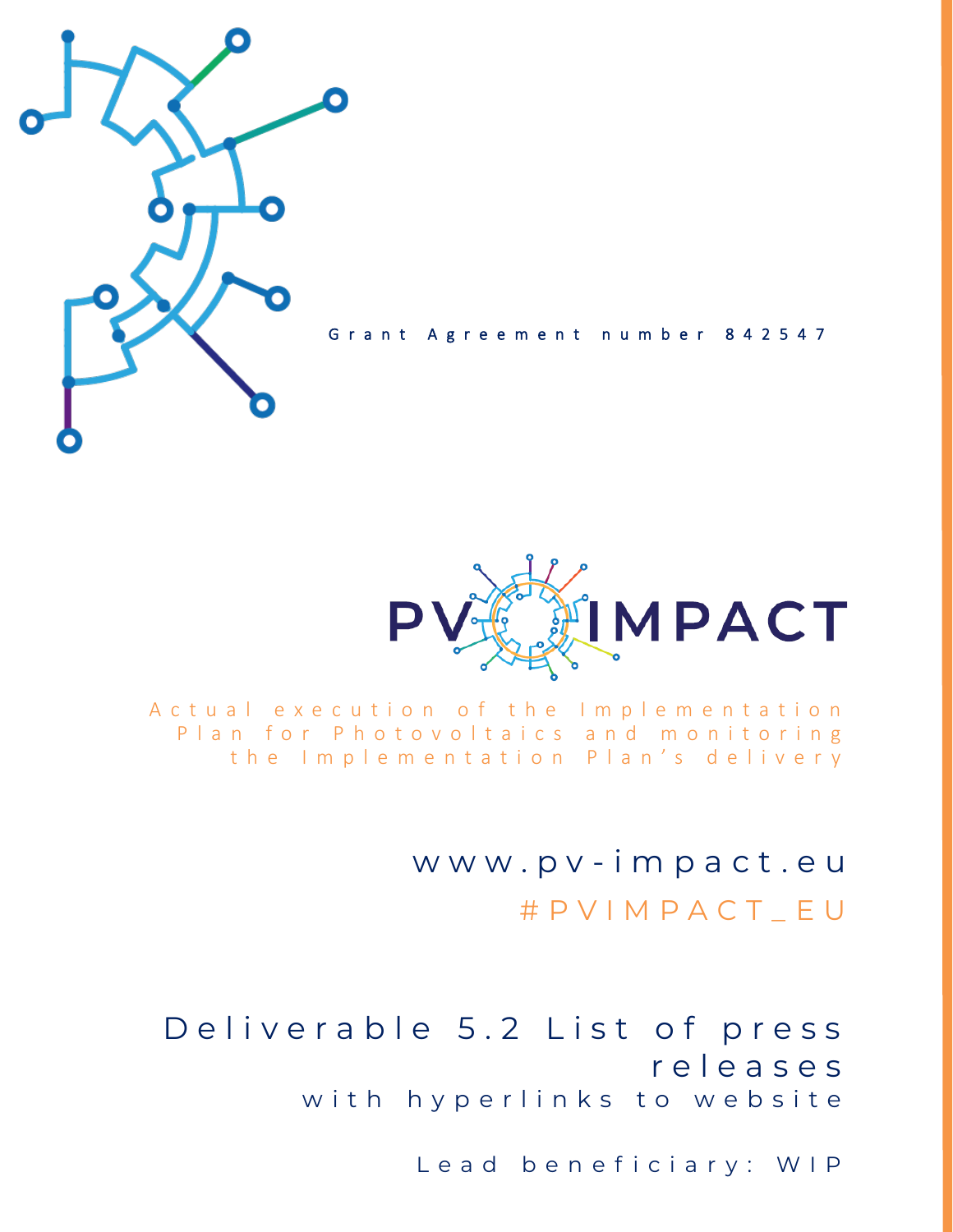

### D is claimer of warranties



This project has received funding from the European Union's Horizon 2020 research and innovation programme under grant agreement No 842547. The sole responsibility for the content of this publication lies with the authors. It does not necessarily reflect the opinion of the European Commission. The European Commission is not responsible for any use that may be made of the information contained therein.

### A b o u t P V I M P A C T

PV IMPACT will try out a variety of approaches to stimulate PV research, development and innovation initiatives in Europe. The first part of the project will focus on inviting companies to matchmaking events so they can find partners with whom to work on future projects under EU and/or national funding schemes. The project will also target two specific industrial companies: ENEL Green Power and Photowatt. Another important part of the project will be to monitor progress in PV. Data will be collected on public spending in the EU, on private spending, on the kinds of projects being funded and on the overall performance of PV technology. Forecasts for future spending will be made according to various scenarios. The project will track whether improvements in the performance of technology are keeping pace with expectations and will make recommendations to European funding authorities.

### P V I M P A C T P a r t n e r s



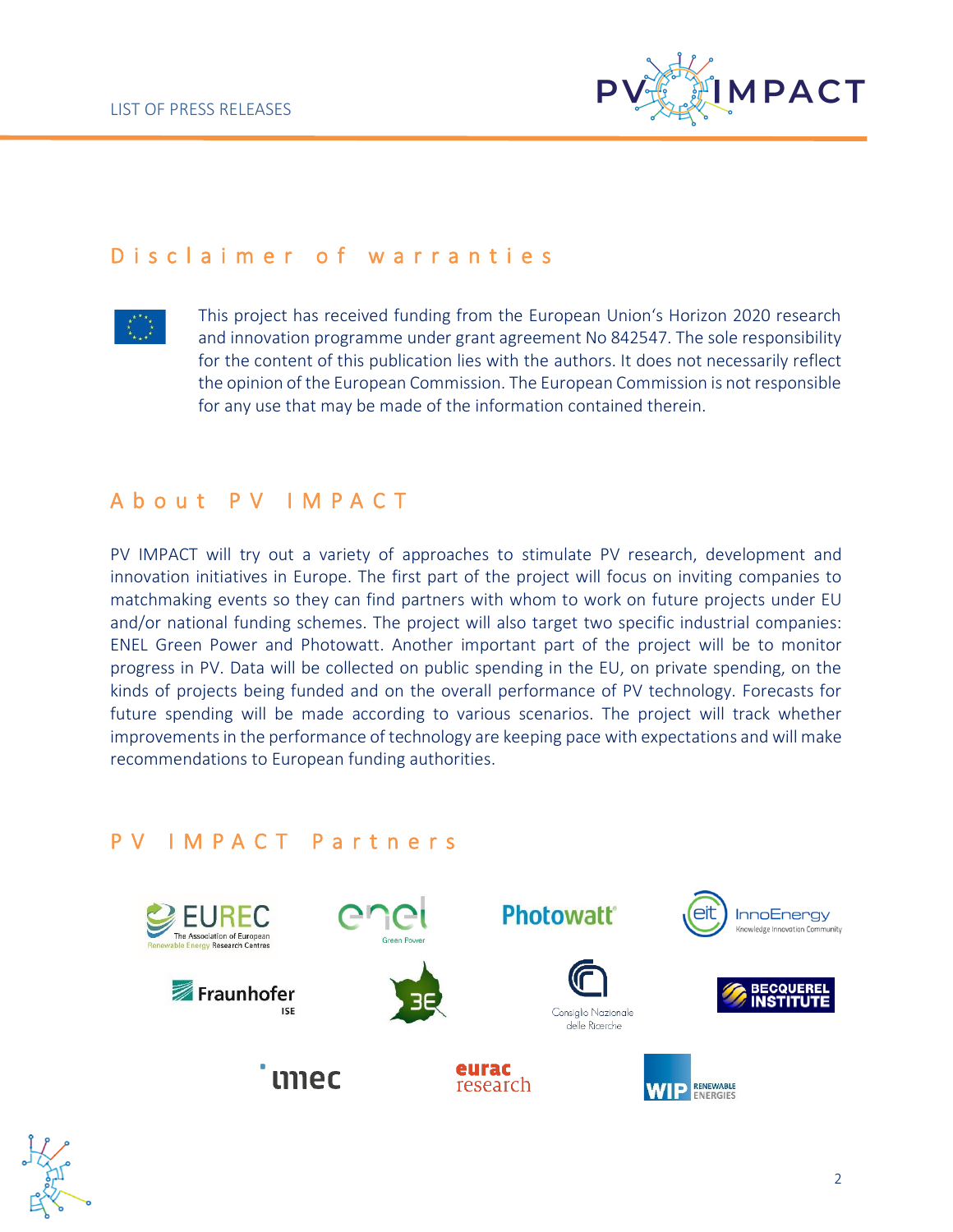

### Document information

| <b>Title</b>        | List of press releases with hyperlinks to website |  |  |
|---------------------|---------------------------------------------------|--|--|
| Lead author/s       | <b>WIP</b>                                        |  |  |
| <b>Contributors</b> | n/a                                               |  |  |

### Document history

| <b>Date</b> | <b>Revision</b> | Prepared by | Approved by  | Description & status |
|-------------|-----------------|-------------|--------------|----------------------|
| 24/03/2022  |                 | <b>WIP</b>  |              | First draft          |
| 28/03/2022  |                 | <b>WIP</b>  | <b>EUREC</b> | Final version        |

#### Dissemination level

| PU        | <b>Public</b>                                                                                   |  |
|-----------|-------------------------------------------------------------------------------------------------|--|
| <b>RE</b> | Restricted to a group specified by the Consortium (including the<br><b>Commission Services)</b> |  |
| CO        | Confidential, only for members of the consortium (including the<br><b>Commission Services)</b>  |  |

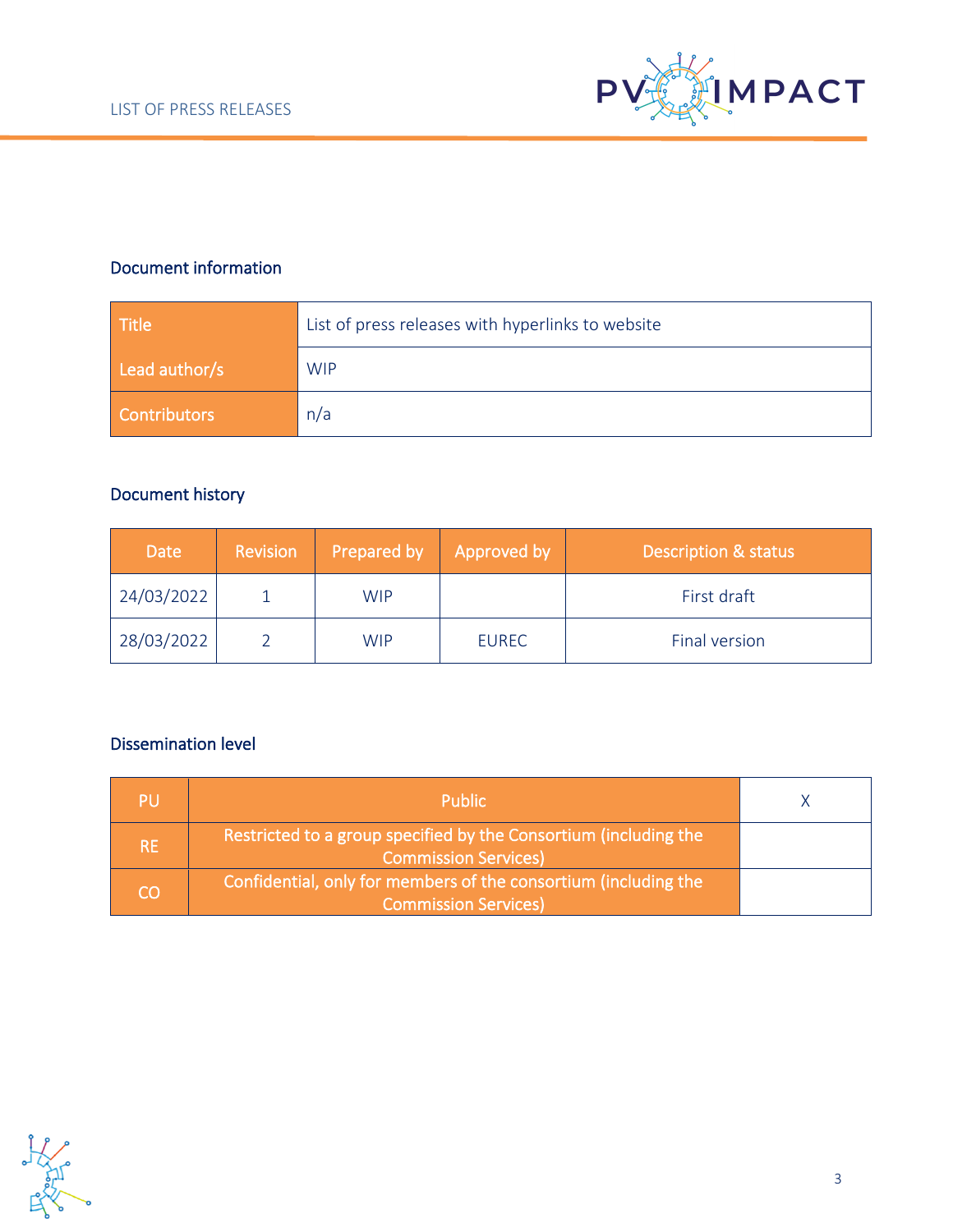

# Table of contents

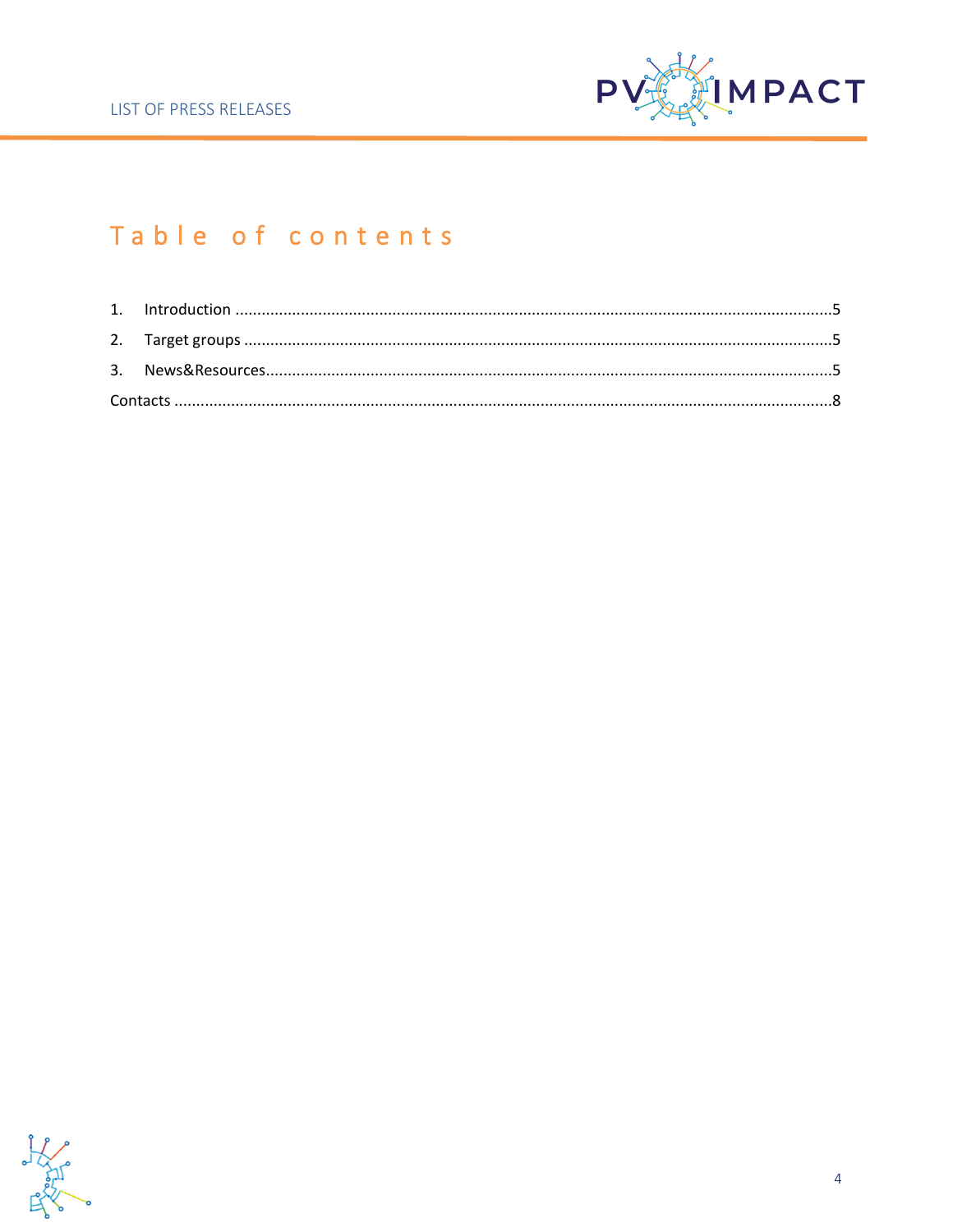

# <span id="page-4-0"></span>1 . I n t r o d u c t i o n

This document collects the list of press releases, newsletters and campaigns that have been prepared within the PV IMPACT project. The project partner WIP, leader of the communication and dissemination activities of the project, has taken the lead in this activity with the support of all partners.

Due to the nature of the project and its activities, electronic newsletters and mailing campaigns have proved to be the most suitable tool to reach the target groups.

WIP has published the news via the dedicated 'News & Resources' section on the PV IMPACT website at [News & Resources -](https://pvimpact.eu/news-resources/) PV Impact. Furthermore, during the entire project lifetime, all the project partners have taken a very active role in promoting the project progress and its results in their own organization newsletters, social media channels and websites.

# <span id="page-4-1"></span>2. Target groups

The target audience are decision makers of the Member States and the European Commission, PV stakeholders from industrial companies manufacturing in the EU, research institutes, the academic community and the general public.

## <span id="page-4-2"></span>3 . N e w s & R e s o u r c e s

The NEWS & RESOURCES section of the website is designated to present the latest news of the project. Moreover, it is further divided to showcase latest reports and press releases with the possibility to download them. Below you can find a list with the news that have been published throughout the project and their links to the website.

- Launch of key project to support the realisation of the PV Implementation Plan of the SET Plan. July 2019. [Hyperlink to the website.](https://pvimpact.eu/news-resources/press-releases/Launch-of-key-project-to-support-the-realisation-of-the-PV-Implementation-Plan-of-the-SET-Plan/)
- PV Impact matchmaking event brings valuable business interactions to EU companies at the EU PVSEC. September 2019. [Hyperlink to the website](https://pvimpact.eu/news-resources/press-releases/PV-Impact-matchmaking-event-brings-valuable-business-interactions-to-EU-companies-at-the-EU-PVSEC/)
- Photowatt announces new collaboration with Solean. March 2020. [Hyperlink to the](https://pvimpact.eu/news-resources/news/Photowatt-announces-new-collaboration-with-Solean/)  [website.](https://pvimpact.eu/news-resources/news/Photowatt-announces-new-collaboration-with-Solean/)

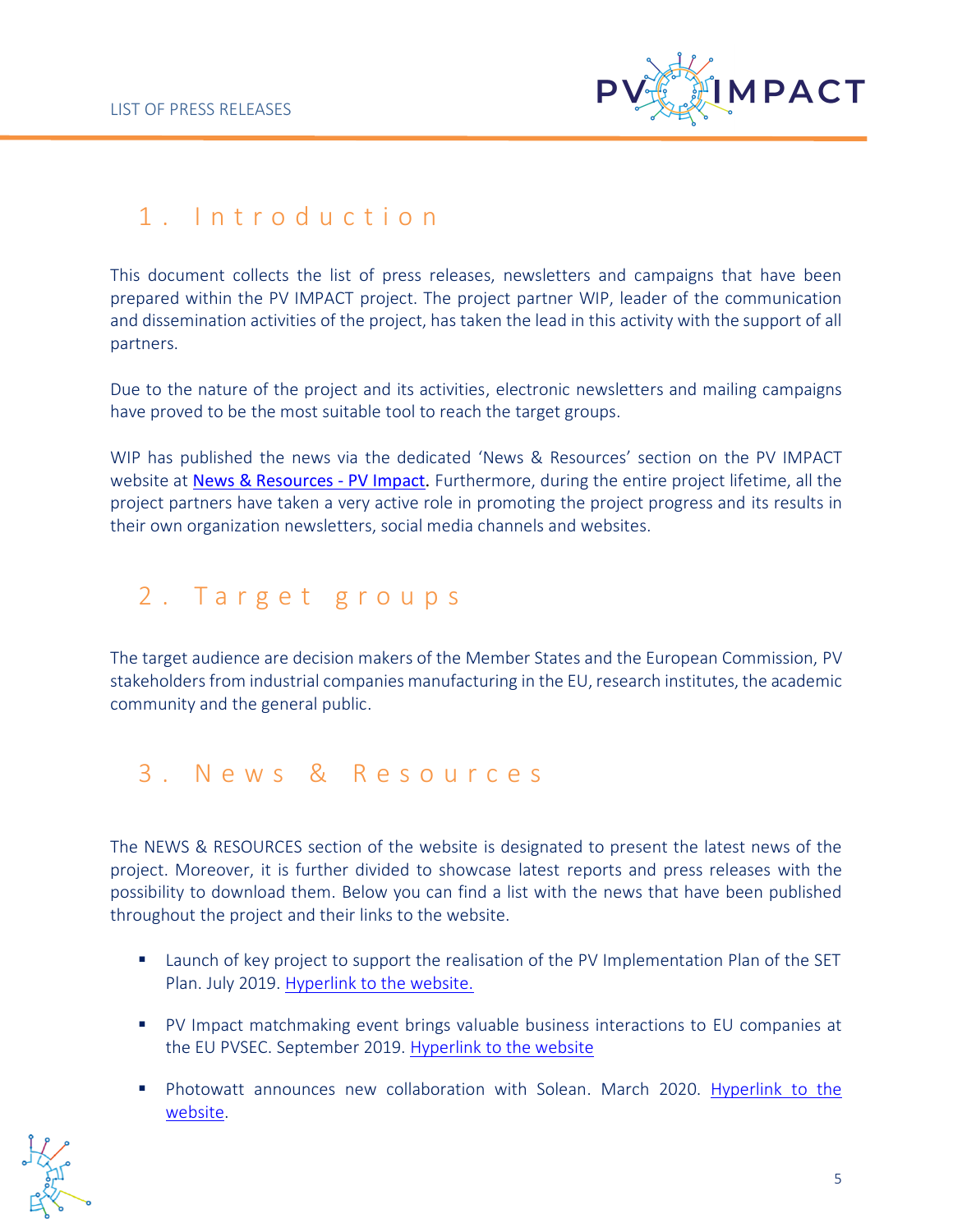

- PV Impact matchmaking events boost cooperation for new projects on PV manufacturing and improved operations of PV Plants. June 2020. [Hyperlink to the website.](https://pvimpact.eu/news-resources/news/Boosting-innovation-and-cooperation-for-improved-operations-and-diagnosis-of-PV-plants/)
- PV IMPACT Newsletter September 2020. [Hyperlink to the website.](https://pvimpact.eu/news-resources/news/PV-IMPACT-Newsletter-September-2020/)
- Test the manufacturability of your process at Photowatt's production facilities!. January 2021. [Hyperlink to the website.](https://pvimpact.eu/news-resources/news/Test-the-manufacturability-of-your-process-at-Photowatts-production-facilities/)
- PV IMPACT unveils a Strategic R&I Plan to relaunch the Italian Photovoltaic sector and contribute to the targets of the National Energy and Climate Plan. February 2021. [Hyperlink](https://pvimpact.eu/news-resources/news/PV-IMPACT-launches-a-Strategic-R-I-Plan-to-relaunch-the-Italian-Photovoltaic-sector-and-contribute-to-the-targets-of-the-National-Energy-and-Climate-Plan/)  [to the website.](https://pvimpact.eu/news-resources/news/PV-IMPACT-launches-a-Strategic-R-I-Plan-to-relaunch-the-Italian-Photovoltaic-sector-and-contribute-to-the-targets-of-the-National-Energy-and-Climate-Plan/)
- PV IMPACT Online Workshop 'PV is the Engine of the Ecological Transition'. June 2021. [Hyperlink to the website.](https://pvimpact.eu/news-resources/news/PV-IMPACT-Workshop-PV-is-the-Engine-of-the-Ecological-Transition/)
- PV IMPACT Newsletter July 2021. [Hyperlink to the website.](https://pvimpact.eu/news-resources/news/PV-IMPACT-Newsletter-July-2021/)
- Take a tour to Photowatt Lab Fab facilities and discover how to test your manufacturing process. July 2021. [Hyperlink to the website.](https://pvimpact.eu/news-resources/news/Take-a-tour-to-Photowatt-Lab-Fab-facilities-and-discover-how-to-test-your-manufacturing-process/)
- Save the date for the next PV IMPACT Matmaking events!. October 2021. Hyperlink to the [website.](https://pvimpact.eu/news-resources/news/SAVE-THE-DATE-FOR-THE-NEXT-PV-IMPACT-MATCHMAKING-EVENTS/)
- Second PV IMPACT Sci & Tech meeting at Photowatt | 3 & 4 February 2022. January 2022. [Hyperlink to the website.](https://pvimpact.eu/news-resources/news/Second-PV-IMPACT-Sci-Tech-meeting-at-Photowatt-3-4-February-2022/)
- PV IMPACT Newsletter March 2022. Hyperlink to the website.
- EVENT: Ecolabels for PV panels: the missing link for EU-based, green PV manufacturing?. March 2022. [Hyperlink to the website.](https://pvimpact.eu/news-resources/news/Ecolabelling-in-the-EU-PV-industry-making-a-reduction-in-the-environmental-impact-of-PV-panels-a-reality/)
- EVENT: Towards an EU solar energy strategy. March 2022. [Hyperlink to the website.](https://pvimpact.eu/news-resources/news/EVENT-Towards-an-EU-solar-energy-strategy/)

In addition, regular mailing campaigns have been distributed to all the subscribers of the PV IMPACT website. Below you can find a list with the most relevant ones:

- PV IMPACT PV R&I projects data collection Call for input. September 2020. Read it [here.](https://mailchi.mp/e9e24a41ff75/pv-impact-pv-ri-projects-data-collection-need-for-input-5049142?e=%5bUNIQID%5d)
- ONLINE MATCHMAKING EVENT: Building Integrated Photovoltaics, February 26th 2021, 14:00-17:30. December 2020. Read it [here.](https://mailchi.mp/6fa83f914f8e/invitation-to-pv-impacts-matchmaking-event-5103414?e=%5bUNIQID%5d)
- NEXT PV IMPACT ONLINE MATCHMAKING EVENTS COMING SOON: May 27th Manufacturing technologies & June 10th - Operation and Diagnosis of PV plants. April 2021. Read it [here.](https://mailchi.mp/832bc76b0f9d/invitation-to-pv-impacts-matchmaking-event-5158734?e=%5bUNIQID%5d)

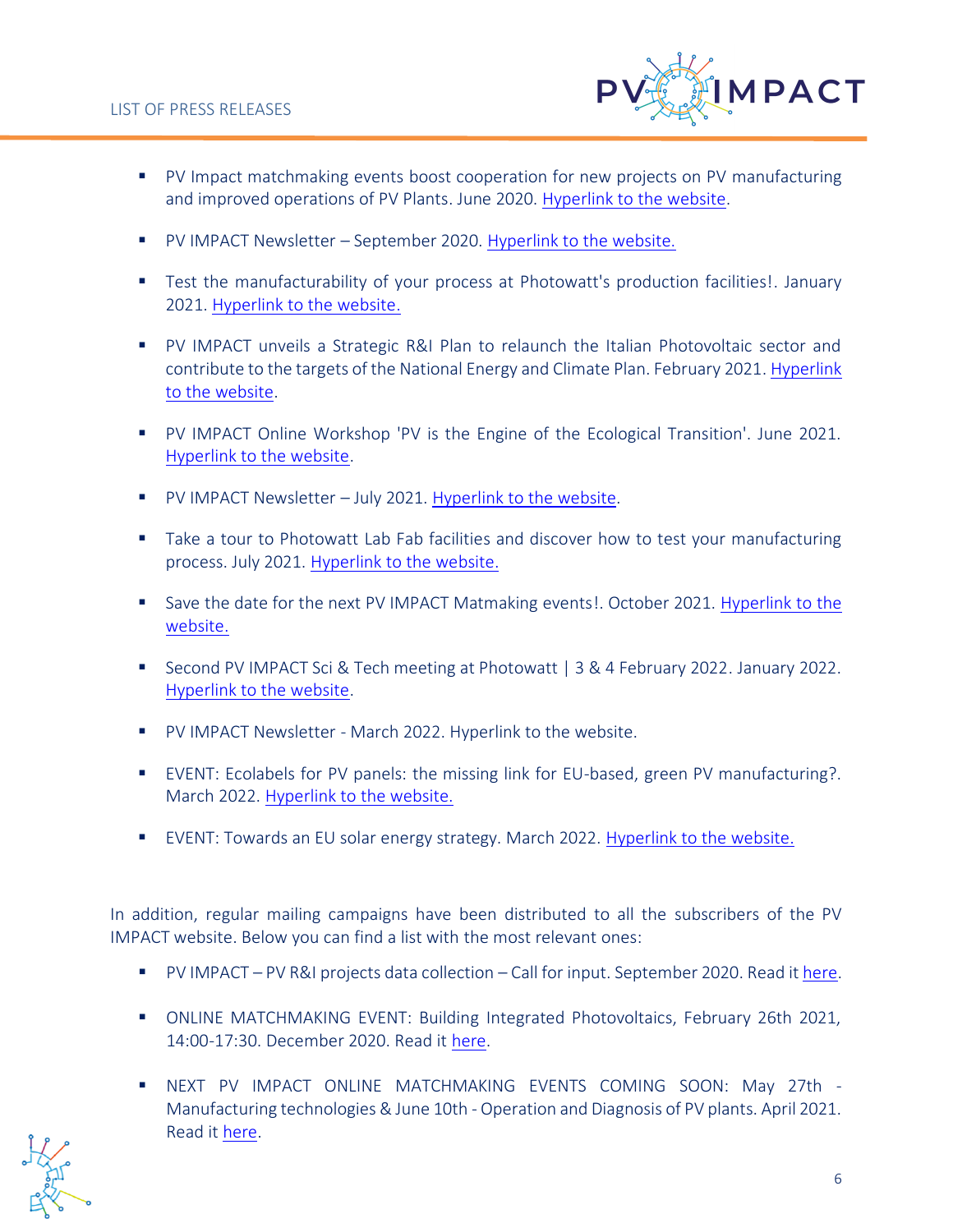

- PV IMPACT MATCHMAKING EVENT ON BUILDING INTEGRATED PHOTOVOLTAICS, 27th October 2021. October 2021. Read it [here.](https://mailchi.mp/68662b35daf5/invitation-to-pv-impacts-matchmaking-event-5226941?e=%5bUNIQID%5d)
- PV IMPACT MATCHMAKING EVENT SERIES | AGRIVOLTAICS | 29 November 2021, 9:30 13:00, Online. November 2021. Read it [here.](https://mailchi.mp/b8881c1b662b/invitation-to-pv-impacts-matchmaking-event-5237337?e=%5bUNIQID%5d)
- PV IMPACT MATCHMAKING EVENT SERIES | PEROVSKITE-SILICON TANDEMS | 1 December 2021, 9:30 - 13:00, Online. November 2021. Read it [here.](https://mailchi.mp/c8d42996ae7f/invitation-to-pv-impacts-matchmaking-event-5239233?e=%5bUNIQID%5d)
- PV IMPACT MATCHMAKING EVENTS | OPERATIONS & DIAGNOSIS OF PV PLANTS | 7 December 2021, 9:30 - 13:00, Online. November 2021. Read it [here.](https://mailchi.mp/44cbb162d102/invitation-to-pv-impacts-matchmaking-event-5242133?e=%5bUNIQID%5d)
- PV IMPACT MATCHMAKING EVENT | VEHICLE INTEGRATED PHOTOVOLTAICS | 2 March 2022, 9:30 - 13:00, Online. February 2022. Read i[t here.](https://mailchi.mp/a9d83069c17f/invitation-to-pv-impacts-matchmaking-event-6027585?e=%5bUNIQID%5d)
- PV IMPACT MATCHMAKING EVENT | PEROVSKITE PV | 8 March 2022, 9:30 13:00, Online. February 2022. Read it [here.](https://mailchi.mp/5ba2230ec372/invitation-to-pv-impacts-matchmaking-event-6031661?e=%5bUNIQID%5d)
- Ecolabels for PV panels: the missing link for EU-based, green PV manufacturing? Brussels, 30 March 2022, 15:00 - 17:30 CET. March 2022. Read it [here.](https://mailchi.mp/588462bb485e/invitation-to-pv-impacts-workshop-6049981?e=%5bUNIQID%5d)